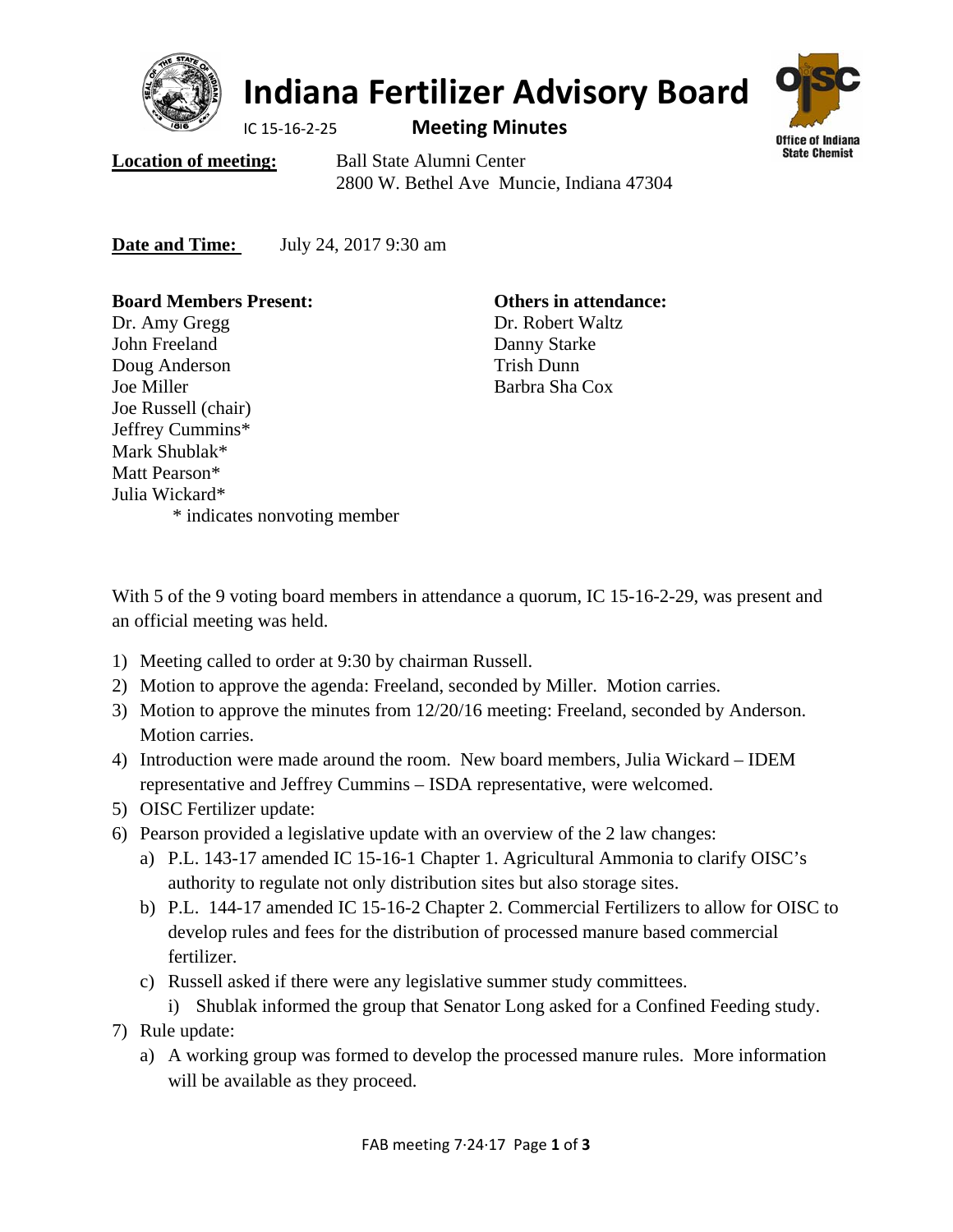- b) The working group has finished the anhydrous ammonia rules and it appears to be ready for promulgation.
	- i) Need to make updates to stay current with Federal standards.
	- ii) Safety is the driving factor in all of the changes.
	- iii) Estimated cost to upgrade from a minimally complaint facility is \$8,500.
	- iv) Rules will allow a 4-year effective date allowing for time to budget the improvements.
		- (1) Miller inquired about the recent tonnage of agricultural ammonia. See attached
		- (2) Anderson asked if the rules have provisions for the safe transport of nurse tanks.
- c) Pearson added that in the future the bulk storage rules will need to be amended and that he would like to pursue making it required that those who use ammonia to be certified.
- 8) Dunn provided an update of her 2017 cases:
	- a) Total Fertilizer Cases  $= 45$ 
		- i) Licensing = 13; CFO Unlicensed Referrals = 8; Unlicensed = 1; Expired License =  $4$
	- b) Use  $= 32$ 
		- i) Staging = 10; Application = 22; Application Plan = 0;
	- c) Containment  $= 1$
	- d) Trish and others continue to provide outreach when and where possible.
- 9) Barbra Sha Cox commented that the staging of manure in her area is better. There is still confusion on which agency to contact, IDEM or OISC, when it comes to manure complaints from a CFO and she would like to see some mechanism in place for complaints to be investigated on weekends.
- 10) Fertilizer industry updates:
	- a) Pearson provided an overview of the fertilizer products registered. See attached
		- i) Many products provide micronutrients only.
		- ii) Many products also contain microbials.
	- b) Gregg explained how her Natural Resources and Environmental Management department incorporates agriculture into the curriculum.
	- c) Shublak discussed the topic of encroachment and CFO's and some existing statues that were put in place for the mining industry where if less than a specific number of homes were within a given distance then the mineral rights may be exploited. He also discussed the continued efforts in supporting the 4-R's and other stewardship programs.
	- d) Waltz mentioned that Dr. Ron Turco has been appointed department head for Agronomy
	- e) Cummins mentioned that Ted McKinney has been appointed U.S. Department of Agriculture's Undersecretary for Trade and Foreign Agricultural Affairs.
- 11) With nothing further to discuss the meeting was adjourned at 11:29am.

Next meeting will be planned for December 2017.

Respectfully submitted

Matthew E. Pearson- Fertilizer Administrator and FAB secretary